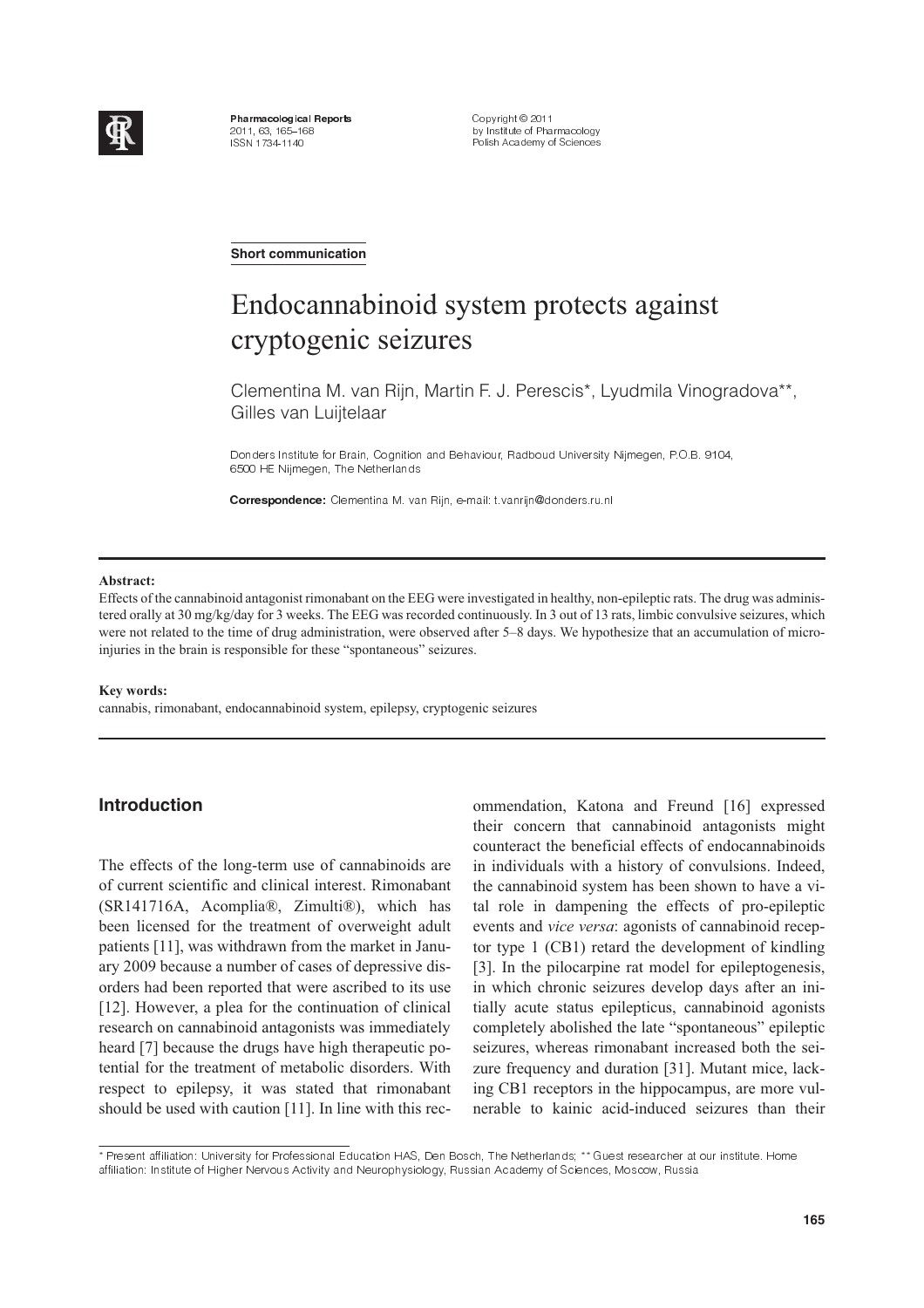wild-type counterparts [1, 18], while endocannabinoid enhancement protected against kainic acidinduced seizures [15]. In addition, rimonabant induced status epilepticus-like activity in a neuronal culture model of acquired epilepsy [5].

Herein, we report that 23% of healthy rats, which neither were prone to epilepsy nor had spontaneous seizures of any type, experienced severe convulsive seizures after a few daily doses of the cannabinoid antagonist rimonabant. Therefore, our observation compels us to issue a warning about *de novo* seizures in non-epileptic but healthy subjects using cannabinoid antagonists.

## **Experimental procedures**

The study was performed in accordance with the guidelines of the European Community for the use of experimental animals and was approved by the ethical committee for animal studies (RUDEC-2008-020). Adult female Crl:WI Wistar rats (Charles River Laboratories, Sulzfeld, Germany) that were 8–9 weeks old at the start of treatment were administered daily, by gavage, pure vehicle (a semi-solid oral solution with Cremophor) or vehicle containing rimonabant at a dose of 30 mg/kg. Recordings of controls were taken from our database to reduce the number of animals needed. The half life of rimonabant in rats is 7.3 h. With once-daily dosing, steady state pharmacokinetics is reached within one week [11]. Female animals were used because they have a higher bioavailability of the drug than males [11]. Rimonabant was kindly donated by Solvay Pharmaceuticals Weesp, The Netherlands.

Two experiments were conducted. In the first explorative experiment, rats  $(n = 6$  with rimonabant) were observed daily at various times during the day for 20 days. The observed behavioral seizures in this experiment caused us to conduct the next experiment. In this second experiment, rats  $(n = 13)$  were equipped with a permanent tripolar EEG electrode allowing free movement during recording. The active electrode was in the hippocampus, mm relative to bregma: AP:  $-4.2$ ; ML:  $-3.6$ ; and  $-4.1$  under skull surface; the reference and ground electrodes were located above the cerebellum. EEGs (band pass 1–100 Hz, 512 samples/s) were registered continuously from day 0 (24 h baseline) until days 11 to 21 of treatment. Video recordings were made simultaneously.

In the first experiment, two episodes of convulsions were observed in one of the six rats (on days 15 and 20). In the second experiment, 3 out of the 13 animals showed convulsive seizures, simultaneously behaviorally and on the EEG (Fig. 1a–e). We observed severe bilateral clonic muscle twitches of the forelimbs and the facial area and occasionally of the hind limbs, with full rearing in a kangaroo-like posture with the neck curled backwards and a rigid curled tail, Racine stage 5 [26]. In one animal, three short seizures were observed on day 5, each with a duration of about half a minute. In another animal, 6 seizures were observed on day 8. The duration of these seizures varied between 20 and 125 s (Fig. 1). A third animal had three seizures: one on day 5 with a duration of about 1 min, one on day 8 and one on day 9, each with a duration of about 3 min. The occurrence of the seizures was scattered over day and night between 3 and 23 h after drug administration. It is notable that multiple interic-



Fig. 1. Electrophysiologically recorded hippocampal seizure activity. The seizure was registered on day 8 of treatment with rimonabant, 10 h after the last gavage (at approximately 9:00 pm). (A) A fragment of about 5 min. (B) The seizure had a total duration of approximately 85 s.  $(\mathsf{C})$  Seizure onset was acute. (D) A clear spike and wave activity were observed (E) After the seizure ended, the EEG showed post-ictal depression. (F) Interictal spikes were observed in this animal only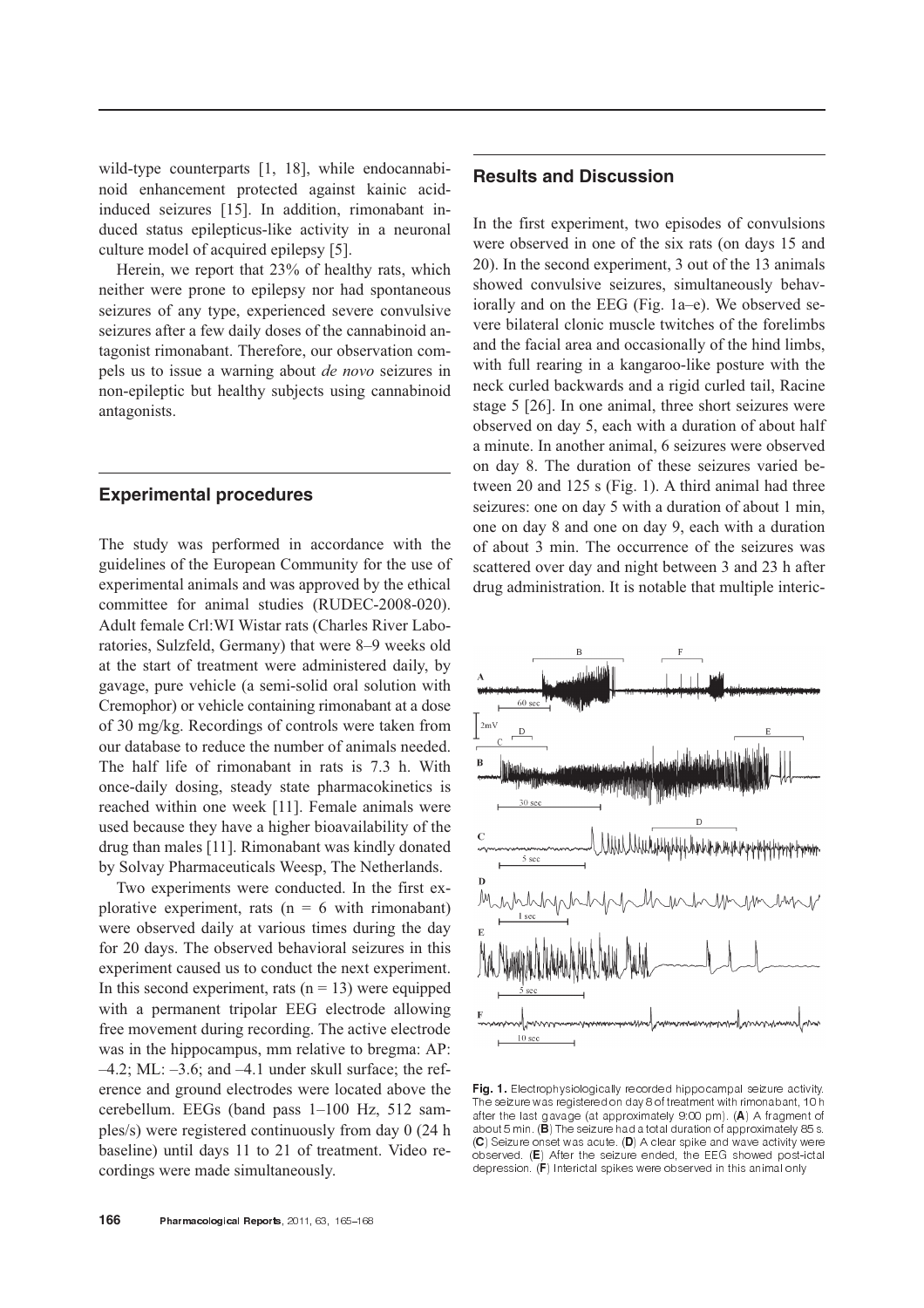tal spikes were observed in the animal with 6 seizures (Fig. 1a and 1f). In our database with matched controls, none of the 14 animals gavaged with pure vehicle for up to 6 months showed any behavioral seizure during this time period, nor was any seizure seen in repeated 24 h EEG recordings.

The number of animals with seizures in the rimonabant group (3 out of 13 animals) was higher than that in the control group (0 out of 14 animals) (Barnard's test comparing two independent binomial proportions, one sided  $p = 0.04$ , StatXact, 9) [21, 27].

European Medicines Agency (EMEA) documents have reported behavioral convulsions in rodents and in macaques, but these documents neither confirm nor deny pre-existing seizures or seizure susceptibility [11]. Moreover, the epileptic nature of these convulsions was not confirmed by EEG recordings. It has even been stated that no adverse effects of rimonabant treatment were observed on the EEG patterns. We, however, not only observed spontaneous behavioral seizures but also confirmed their epileptic nature by EEG. To ascribe a cause to the seizures, in the EMEA documents, it is stated that in some, but not all, cases, the initiation of convulsions appeared to be associated with procedural stress such as handling of the animals [11]. In our study, however, the seizures had no temporal relationship to the administration of the drug or with any other observable external stress.

We propose another cause for the observed convulsions, which stems from the mechanism of the endocannabinoid system. It has been postulated that active CB1 receptors on excitatory terminals provide neurons with on-demand protection against the consequences of a variety of injuries [8, 20, 22–24, 28]. In view of this, we hypothesize that a normally functioning brain is subject to continuous micro-threats of, for example, oxidative or hypoxic nature and that these threats are warded off by the endocannabinoid system. Elimination of this protection system might lead to an accumulation of micro-injuries, and these micro-injuries might lead to spontaneous seizures by triggering an endogenous kindling process. This hypothesis would explain the individual differences in the expression of the seizures during treatment with the CB1 antagonist rimonabant (seizures were observed in only 3 out of 13 animals) as well as the difference in the time delay after starting the treatment (5 to 9 days in the measured group). This hypothesis also fits in with the observation that the incidence of epilepsy in humans increases with age, especially the

incidence of "idiopathic" seizures [4, 10]. It has been suggested that the etiology of age-related seizures is often cryptogenic rather than idiopathic; thus, an underlying non-genetic cause is suspected [17]. Since the limbic system is especially vulnerable to injuries [19], it is not surprising that it was limbic seizure that was observed in our animals. In humans, age-dependent seizures are indeed often of a limbic nature [14, 25].

Results from animal models for brain injuries are in line with this hypothesis as well. In a model of chronic brain injury, viral encephalopathy, rimonabant induced spontaneous seizures [29]. Moreover, impairment of endocannabinoid synthesis increased the seizure susceptibility [30]. G protein  $Gaq/G\alpha11$  knockout mice, which have impaired endocannabinoid synthesis, showed spontaneous epileptic seizures. It is notable that both the frequency of seizures in each animal and the number of affected animals increased with age [30].

Numerous reports show that the role of the endocannabinoid system is far from clear, and contradictory results have been reported concerning its protective role; e.g., although controlled modulation of fatty acid amide hydrolase (FAAH), the enzyme metabolizing the breakdown of endogenous cannabinoids, promotes protective cannabinergic signals, FAAH knockout mice exhibit proconvulsant activity [15]. Moreover, in neonatal animals both proconvulsant [2] and protective effects [9] of CB1 receptor blockade have been reported.

In clinical trials reported in the EMEA documents, no difference was seen in the incidence of seizures in patients receiving rimonabant or placebo [11]. However, the US Food and Drug Administration (FDA) document NDA 21-888 [13] mentions 11 possible cases of seizures among participants in clinical trials. Rimonabant has been withdrawn from the market, but new cannabinoid antagonists will enter development [6, 7]. Clinical vigilance for any future clinically applied CB1 antagonist should also focus on this severe adverse effect, even in non-epileptic human users. We hypothesize that the endocannabinoid system is crucial in the protection of the normal brain against the development of seizures.

### Acknowledgments:

We cordially acknowledge the indispensable assistance of Hans Krijnen and Saskia Hermeling (bio-technicians), as well as Elly Willems (chemical technician) and Gerard van Ooijen (electro technician). We thank Prof. Dr. Harry Meinardi for constructive discussions, Dr. Pierre Souren for statistical advice and Jan Pieter Zwart, MSc, for critical reading of the manuscript and helpful suggestions.